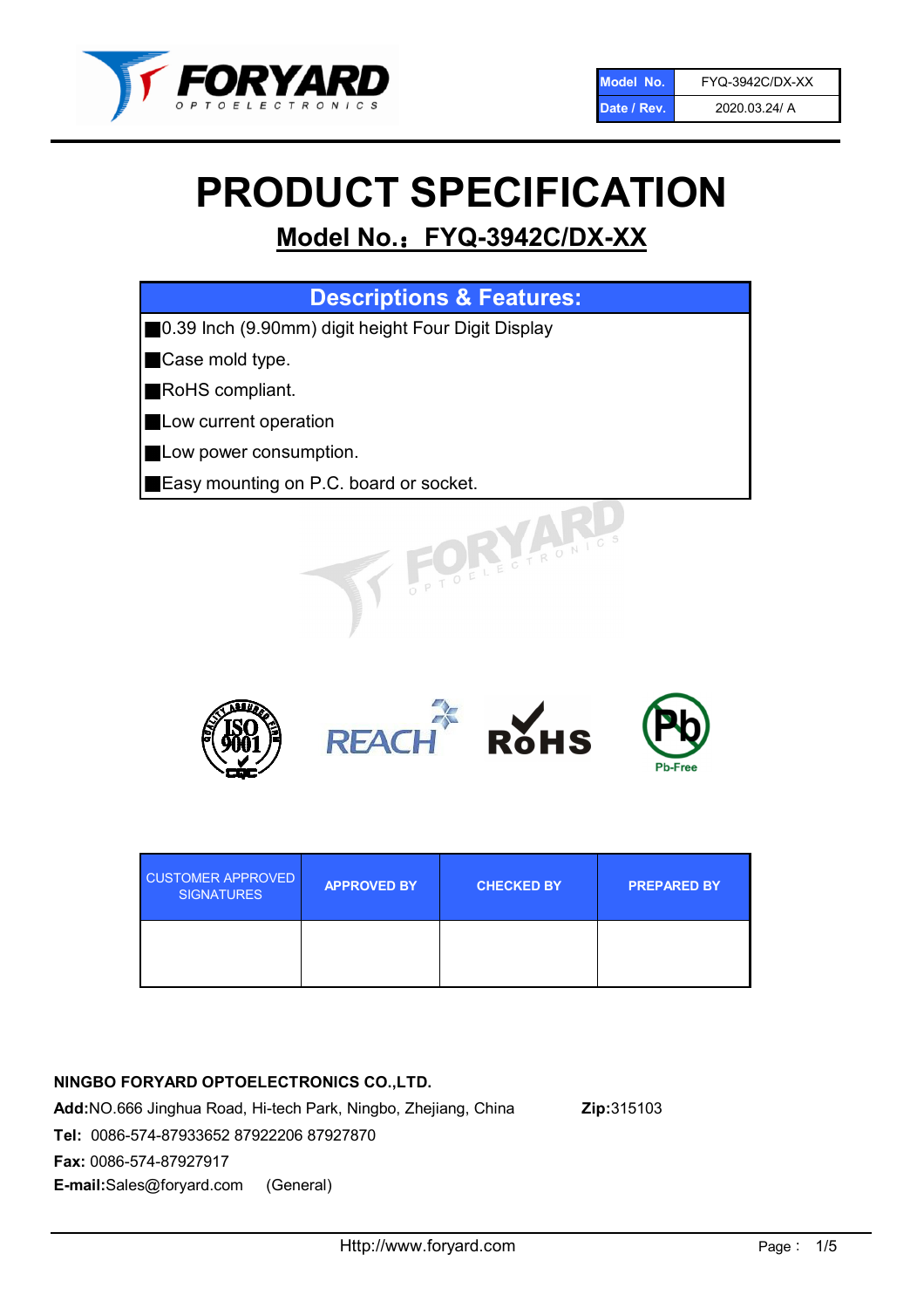

| Model No.   | FYQ-3942C/DX-XX |
|-------------|-----------------|
| Date / Rev. | 2020.03.24/ A   |

#### Model No.: FYQ-3942C/DX-XX

#### ■ -XX: REF Surface / Epoxy color

| Color<br><b>Number</b>     |                 |                           |             |                |
|----------------------------|-----------------|---------------------------|-------------|----------------|
| REF Surface Color  ○ White |                 | ○ Black  ○ Gray           | $\circ$ Red | IO Green       |
| Epoxy Color                | l ⊜ Water Clear | $\circ$ White $\circ$ Red | I⊖ Green    | $\circ$ Yellow |

#### ■ Mechanical Dimensions





Notes:

- 1. All pins are Φ0.45[.019]mm
- 2. Dimension in millimeter [inch], tolerance is ±0.25 [.010] and angle is ±1° unless otherwise noted.
- 3. Bending≤Length\*1%.
- 4.The specifications,characteristics and technical data described in the datasheet are subject to change without prior notice.
- 5.The drawing is different from the actual one, please refer to the sample.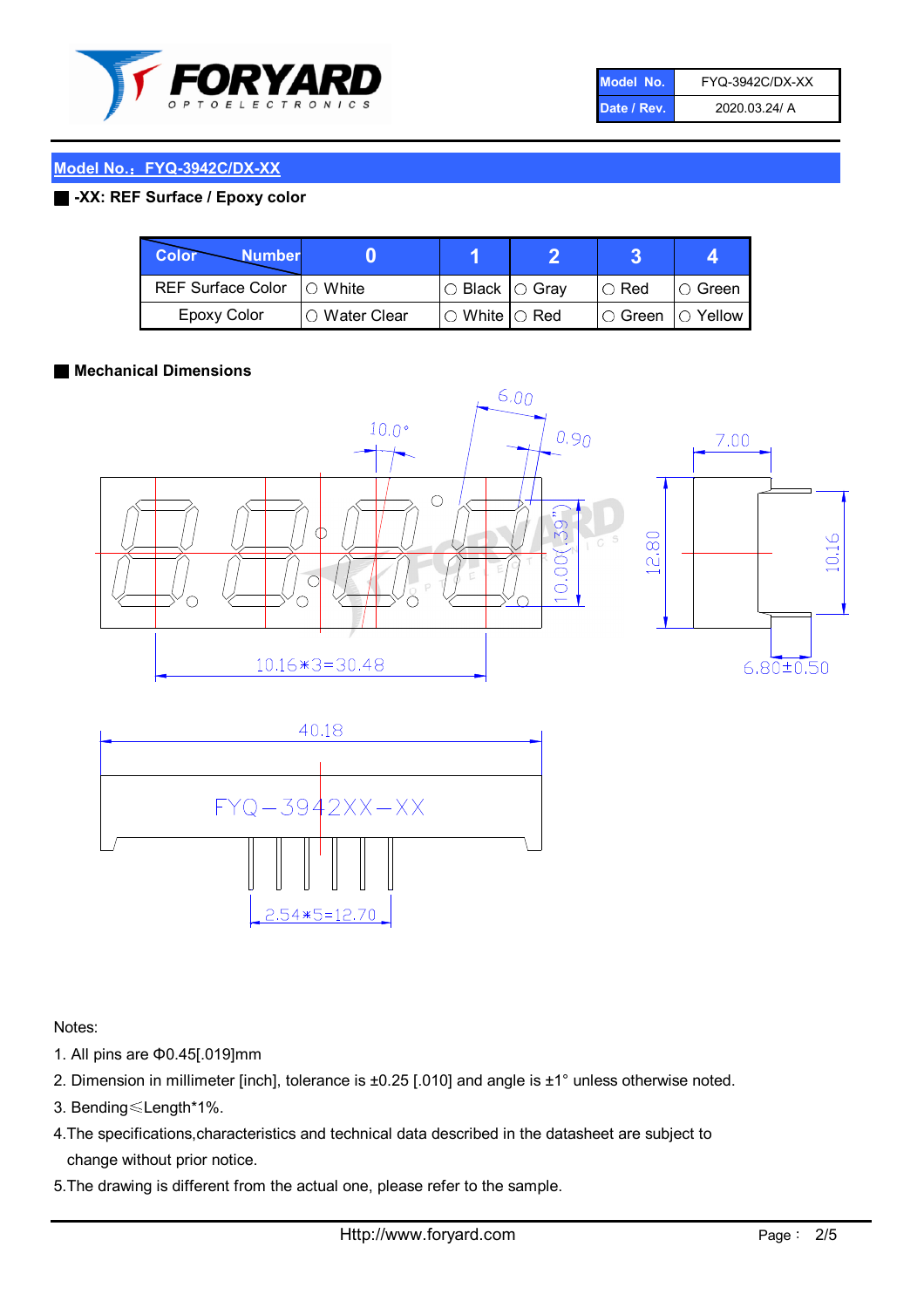

| Model No.   | FYQ-3942C/DX-XX |
|-------------|-----------------|
| Date / Rev. | 2020.03.24/ A   |

## Model No.: FYQ-3942C/DX-XX

# ■ All Light On Segments Feature & Pin Position





#### ■ Internal Circuit Diagrams

FYQ-3942CX



FYQ-3942DX

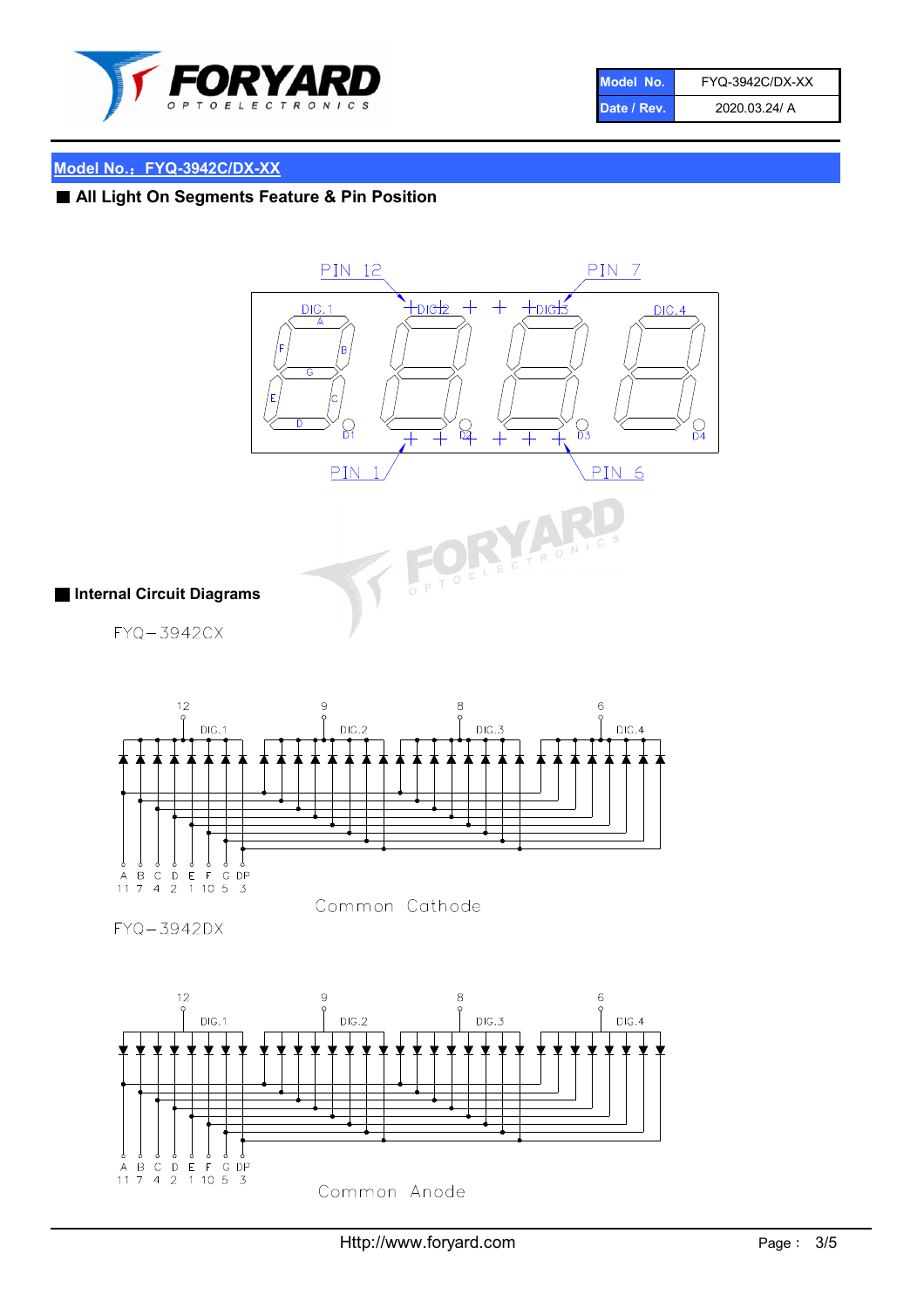

| Model No.   | FYQ-3942C/DX-XX |
|-------------|-----------------|
| Date / Rev. | 2020.03.24/ A   |

(Ta=25℃)

#### Model No.: FYQ-3942C/DX-XX

#### Absolute maximum

| solute maximum ratings       |               |                       |              |            | (Ta=25℃)    |
|------------------------------|---------------|-----------------------|--------------|------------|-------------|
| <b>Parameter</b>             | <b>Symbol</b> | <b>Test Condition</b> | <b>Value</b> |            |             |
|                              |               |                       | <b>Min</b>   | <b>Max</b> | <b>Unit</b> |
| Reverse Voltage              | VR            | $IR = 30$             | 5            |            |             |
| <b>Forward Current</b>       | IF            |                       |              | 30         | mA          |
| Power Dissipation            | Pd            |                       |              | 100        | mW          |
| <b>Pulse Current</b>         | Ipeak         | Duty=0.1mS,1KHz       |              | 150        | mA          |
| <b>Operating Temperature</b> | Topr          |                       | $-40$        | $+85$      | °C          |
| Storage Temperature          | Tstr          |                       | -40          | $+85$      | °C          |

#### ■ Electrical-Optical Characteristics

#### ● Color Code & Chip Characteristics:(Test Condition:IF=10mA)

Typ Max S | Hi $\textsf{Red}$  | AlGaInP | 660nm LE 20nm | 2.00 | 2.50 D | Super Red | AIGaAs/DH | 650nm | 20nm | 2.00 | 2.50 E | Orange | GaAsP | 625nm | 35nm | 2.00 | 2.50 A | Amber | GaAsP | 610nm | 35nm | 2.00 | 2.50 Y | Yellow | GaAsP | 590nm | 35nm | 2.00 | 2.50 G Yellow Green AIGaInP | 570nm | 10nm | 2.00 | 2.50 3.00 3.80 3.00 3.80 W | White | InGaN/GaN | X=0.29,Y=0.30 |CCT:9500K| 3.00 | 3.80 UHR Ultra Hi Red  $\vert$  AIGaInP  $\vert$  640nm  $\vert$  20nm  $\vert$  2.00  $\vert$  2.50 UR | Ultra Red | AlGaInP | 635nm | 20nm | 2.00 | 2.50 UE Ultra Orange | AIGaInP | 625nm | 20nm | 2.00 | 2.50 UA Ultra Amber | AIGaInP | 610nm | 20nm | 2.00 | 2.50  $UV$  Ultra Yellow  $\vert$  AlGaInP  $\vert$  590nm  $\vert$  20nm  $\vert$  2.00  $\vert$  2.50  $\text{UG}$  Ultra Yellow Green | AIGaInP | 570nm | 30nm | 2.00 | 2.50 PG | Pure Green | InGaN | 520nm | 36nm | 3.00 | 3.80 30nm 3.00 3.80 30nm 3.00 3.80 40~85 60~120~180 40~70 Segment-to-Segment Luminous Intensity ratio(Iv-M) 1.5:1 610nm 9~20(mw) 350~450 470nm 120~180 120~180 Ultra Blue InGaN/GaN 9~20(mw) 20~50 570nm | 30nm | 2.00 | 2.50 | 20~60 470nm 590nm InGaN/GaN B Blue I InGaN 570nm | 10nm | 2.00 | 2.50 | 10~20 30~105 30~135 460nm 520nm Ultra brightness **AlGaInP** AlGaInP 60nm AlGaInP 640nm Peak Wave Length $(\lambda_{\rm P})$ UB 460nm 635nm AlGaInP AlGaInP AlGaInP InGaN/GaN AlGaInP 10~20 Luminous **Intensity** (Iv) Unit:mcd AlGainP 660nm GaAsP GaAsP AlGaAs/DH **Spectral** Line halfwidth (∆λ1/2) 10~20 Standard brightness Forward Voltage(VF) Unit:V 15~30 10~20 625nm GaAsP 590nm **Emitting Color Dice Material** 10~21 610nm

#### Note:

1.Luminous Intensity is based on the Foryard standards.

2.Pay attention about static for InGaN